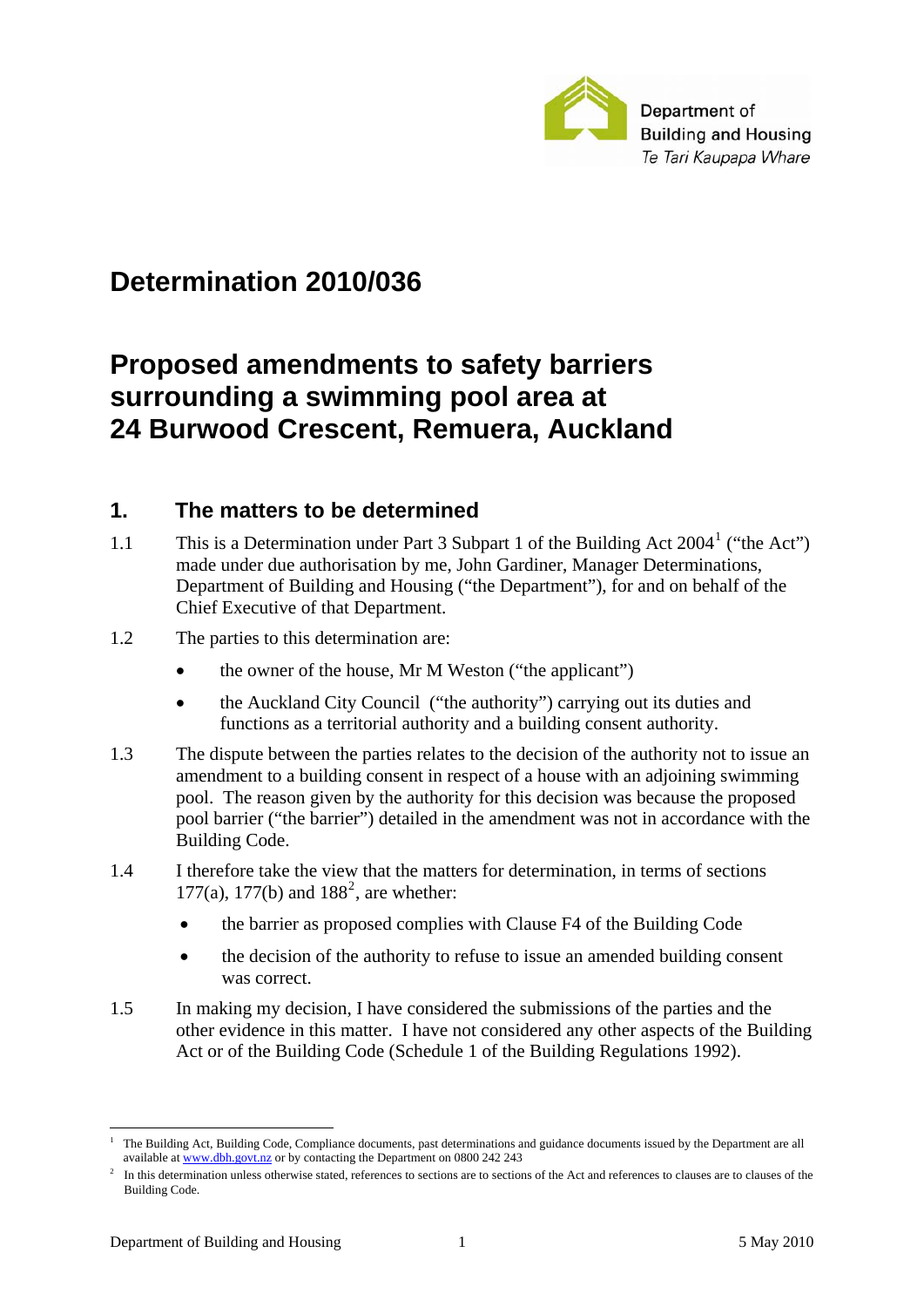- 1.6 In this determination, for the purposes of discussing the legislation, the Compliance Document, and Standards relevant to this determination, I will refer to the following, documents, of which the relevant parts are set out in Appendix A.
	- The current Building Act with its sections referred to as sections of the Act.
	- The Fencing of Swimming Pools Act 1987 ("the FOSP Act"), with its sections referred to as sections of that Act.
	- Clause F4 "Safety from Falling" of the Building Code, referred to as Clause F4.
	- NZS 8500: 2006 "Safety Barriers and Fences around Swimming Pools, Spas and Hot Tubs".

### **2. The background**

- 2.1 The applicant's architects applied for a building consent (No. BLD20052771601) in November 2005 for a house and a refurbished existing swimming pool.
- 2.2 The authority faxed the applicant's architects on 25 November 2005, requesting further information regarding the pool and its barriers. The letter also noted that the pool area was "too excessive" and required revision.
- 2.3 The architects responded in a letter also dated 25 November 2005, which stated that the 'plans had been amended to show the existing pool fence location'. The authority issued the building consent for an 'existing house to be removed and replaced with [a] new single dwelling'. The approved consent showed the barrier as set out in Figure 1.
- 2.4 The applicants applied for an amendment to the original building consent (the amendment being No. BLD20052771602). The amendment proposed to use the boundary fence and the adjoining house walls as the pool barrier, as set out in Figure 2.
- 2.5 The authority wrote to the applicant's architects on 24 July 2008 in relation to the amendment to the building consent, stating that it was unable to issue the consent until certain matters were addressed. The authority noted that the proposed change now included the whole back yard as the immediate pool area. There was also concern regarding the proposal to provide alarms to the house doors in lieu of selfclosing doors.
- 2.6 During the processing of the building consent application, and prior to the building consent being issued, a plan was produced by the architects that revised the size of the immediate pool area by providing a glass barrier around the pool.
- 2.7 The authority then issued building consent number BLD20052771602 on 21 October 2008 under the current Building Act.
- 2.8 The applicant wrote to the authority on 10 March 2009 and again on 1 May 2009 referring to correspondence with a government minister. The applicant requested that the current building consent, which had 'yet to be enacted', be suspended until the current law covering swimming pool fencing had been reviewed and new legislation enacted.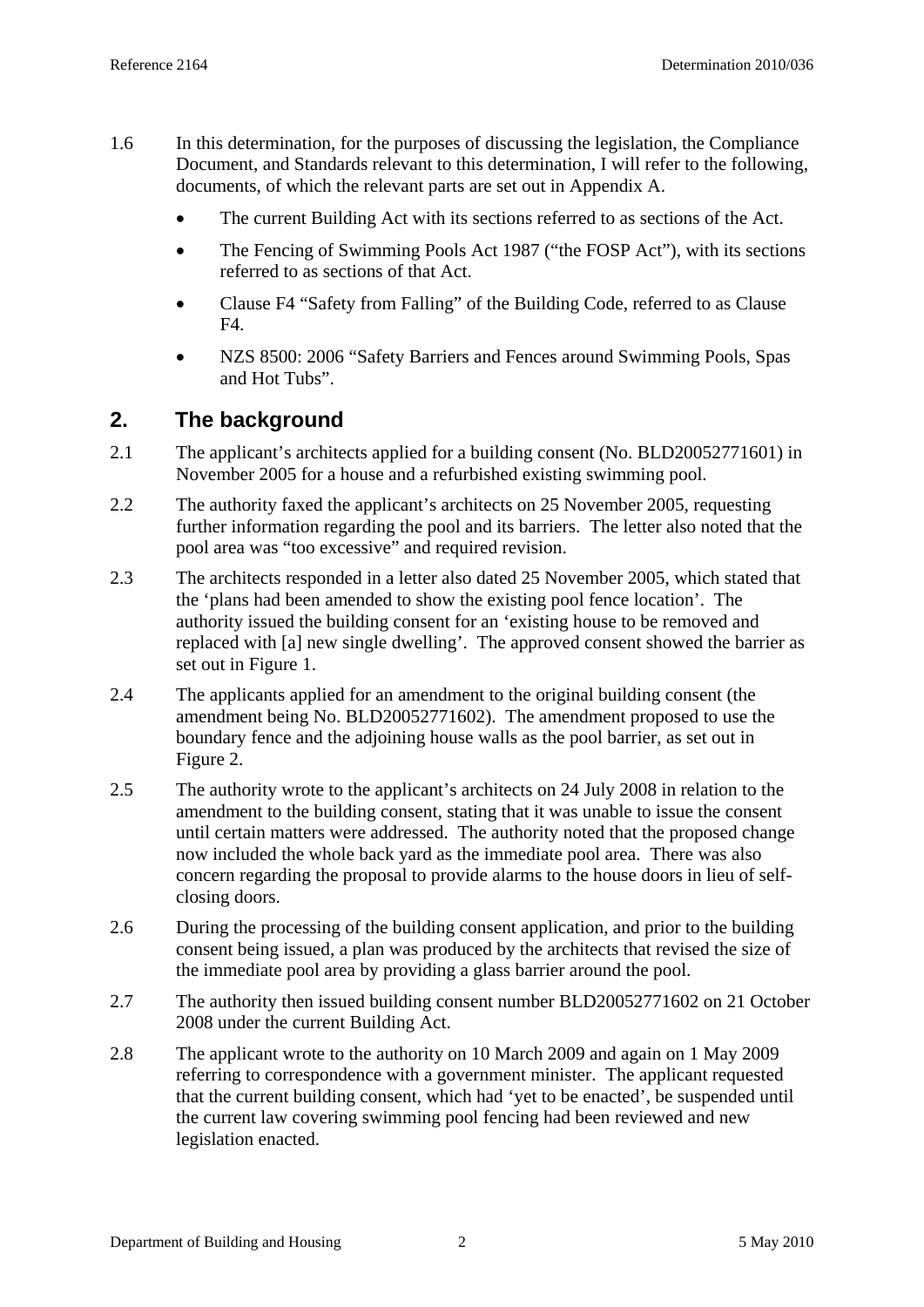- 2.9 Following an inspection on 27 May 2009, the authority wrote to the applicant on 27 November 2009, stating that the pool had been non-compliant since 26 May 2008. The authority attached a copy of a notice to fix to the correspondence.
- 2.10 The notice to fix, which was also dated 27 November 2009, stated:

#### **Particulars of contravention or non-compliance**

- That the swimming pool fence to the swimming pool does not comply with the requirements of the Fencing and Swimming Pools Act 1987, Section 8(3) (the Act) and as such does not comply with Clause F4/AS1 3.1.1 of the NZ Building Code 1992 (the Code)
- The Building Work was not done in accordance with the Building Consent...

#### **To remedy the contravention or non-compliance you must:**

- 3.1 The pool must be built as per plan, according to BLD 20052771602
- Or
- 3.2 Apply for a determination from the Department of Building and Housing,
- Or
- 3.3 Apply for a Building Consent to fill or remove the pool.
- 2.11 I note that this notice to fix has been amended to correct the building consent reference.
- 2.12 In a letter dated 14 December 2009, the applicant wrote to the authority stating that the applicant believed that the pool was compliant. The applicant also referred to a nearby property that had a pool area with the same configuration and which had been passed by the authority as being compliant.
- 2.13 The application for a determination was received by the Department on 5 January 2010.

### **3. The barrier**

- 3.1 The relevant parts of the house and the swimming pool as proposed in the application for an amendment to the building consent are shown in Figure 2. The barrier as originally approved is shown in Figure 1.
- 3.2 The proposed immediate pool area includes an area of lawn and landscaping that is enclosed by a 1200mm high glazed fence and one of the walls of the house. There are three self-closing gates in the fence giving access to the proposed immediate pool area. This configuration appears to mirror the applicant's original building consent proposal regarding the barrier.
- 3.3 There is one sliding door from the family room of the house that also gives access to the proposed immediate pool area and this is fitted with a latch set situated 1500mm above the finished floor area and an alarm system that is activated when the door is opened. An alarm system has also been fitted to the pool which, from the information that I have received, appears to comply with NZS 8500.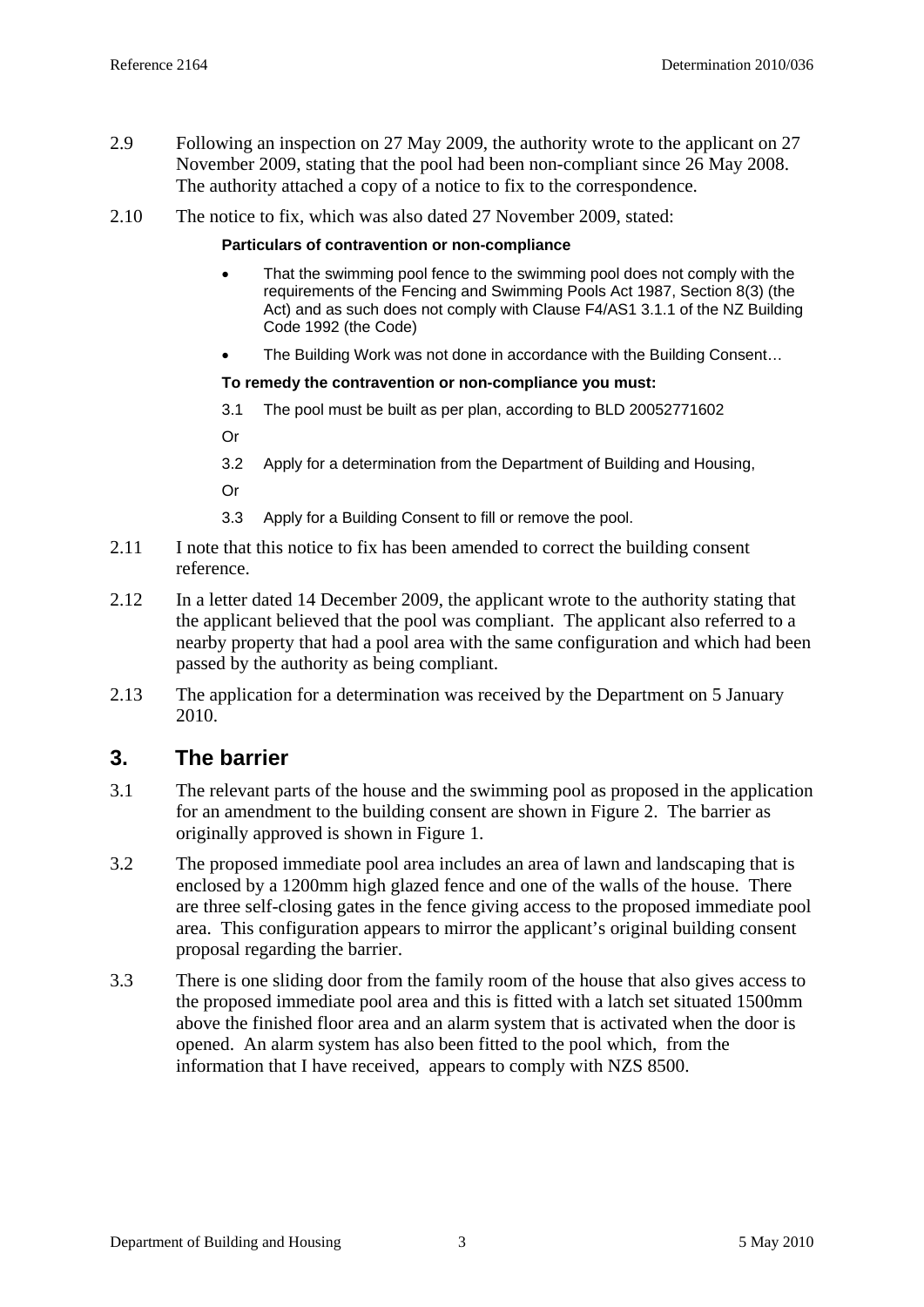

**Figure 1: The barrier to the pool as originally approved (the barrier shown as dashed line)** 



**Figure 2: The house and swimming pool as detailed in the building consent application (the proposed immediate pool area shown as dashed line)**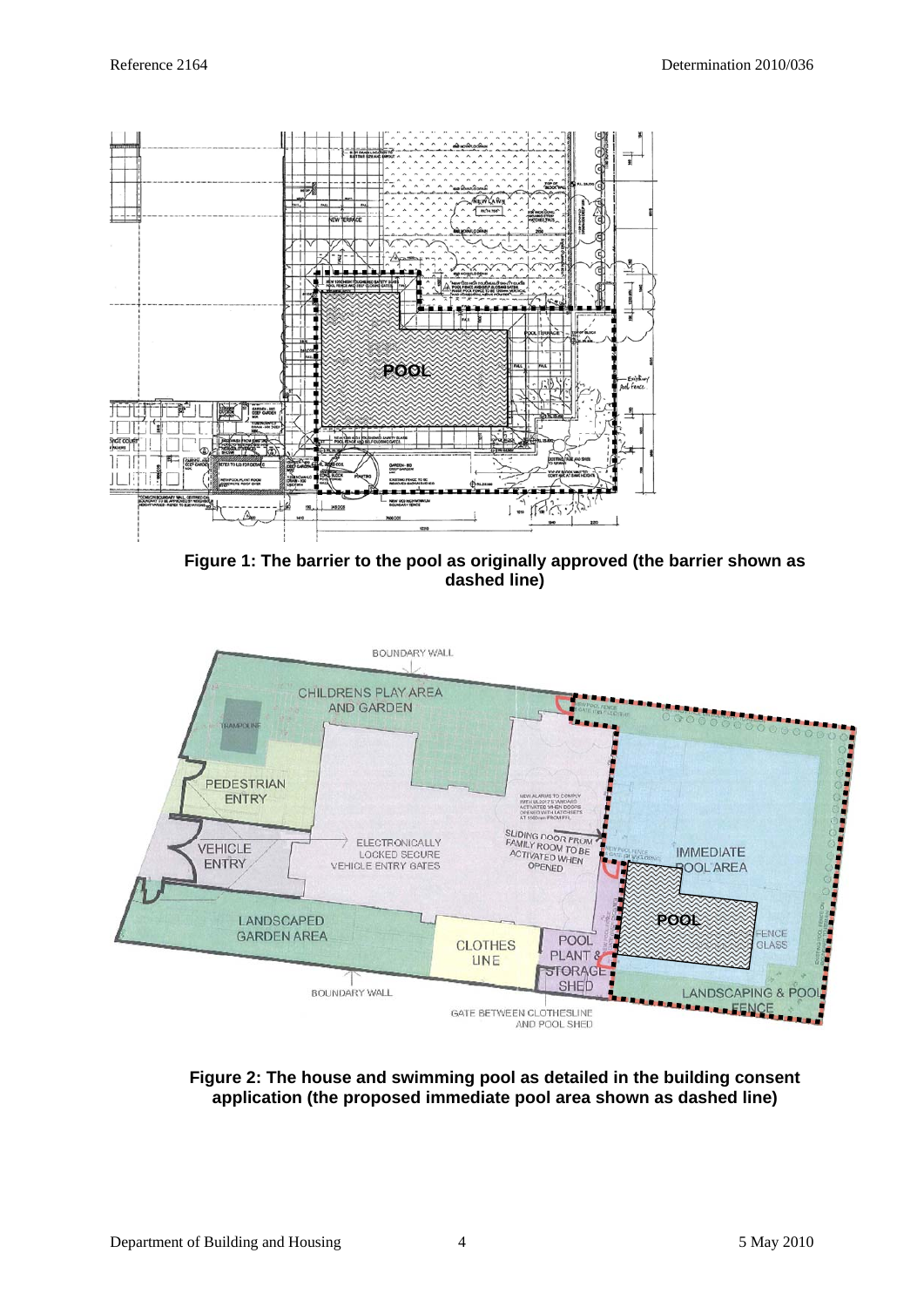## **4. The submissions**

- 4.1 In a covering note to the application, the applicant set out the background to the matter in dispute. It was noted that there were adequate alternative play areas for young children on the north and west sides of the property. The applicant did not agree with the authority's contention that children's equipment could be placed in the proposed immediate pool area, 'as no responsible parent would contemplate that in any pool area, irrespective of its size, without adequate pool fencing in place'.
- 4.2 The applicants supplied copies of:
	- a plan of the overall property showing the house and pool layouts
	- the notice to fix
	- the correspondence with the authority and the government minister
	- manufacturers' details of the alarm and security systems
	- two sets of photographs showing the pool area layout and that of a nearby property.
- 4.3 In an email to the Department sent on 6 April 2010, the authority set out the background to the dispute.
- 4.4 The authority supplied copies of:
	- the notice to fix
	- the correspondence with the applicant and the applicant's architects
	- the applicant's letter to the government minister of 9 December 2008.
- 4.5 The draft determination was issued to the parties for comment on 9 April 2010. The draft was accepted by both parties without comment.

## **5. The FOSP Act considerations**

### 5.1 **The relationship between the FOSP Act and the Building Code**

- 5.1.1 I accept that I have no jurisdiction under the FOSP Act, but I note that it does not specifically require that fencing (including gates and doors) must comply with the Schedule. What is required under section  $8(1)$  of the FOSP Act is that fencing must comply with the Building Code subject to any exemption granted under section 6 of the FOSP Act. The FOSP Act also provides in effect that fencing complying with the Schedule is deemed to comply with the Building Code. Exemptions granted under section 6 of the FOSP Act are exemptions 'from some or all of the requirements of' the FOSP Act.
- 5.1.2 In a case considered by the High Court, *Waitakere City Council v Hickman[3](#page-4-0)* , the Court held:

Under the Schedule to the [FOSP] Act for gates and doors in buildings forming part of the fence, the requirements of clauses 8 to 10 apply unless and to the extent they are exempted and the required locking device is fitted. There is no specific exemption under the Schedule for sliding doors. All doors are treated alike and may be subject to exemption under clause 11.

<span id="page-4-0"></span><sup>&</sup>lt;u>.</u> <sup>3</sup> Waitakere City Council v Hickman 1/10/2004, Randerson J, HC Auckland CIV 2003-404-7266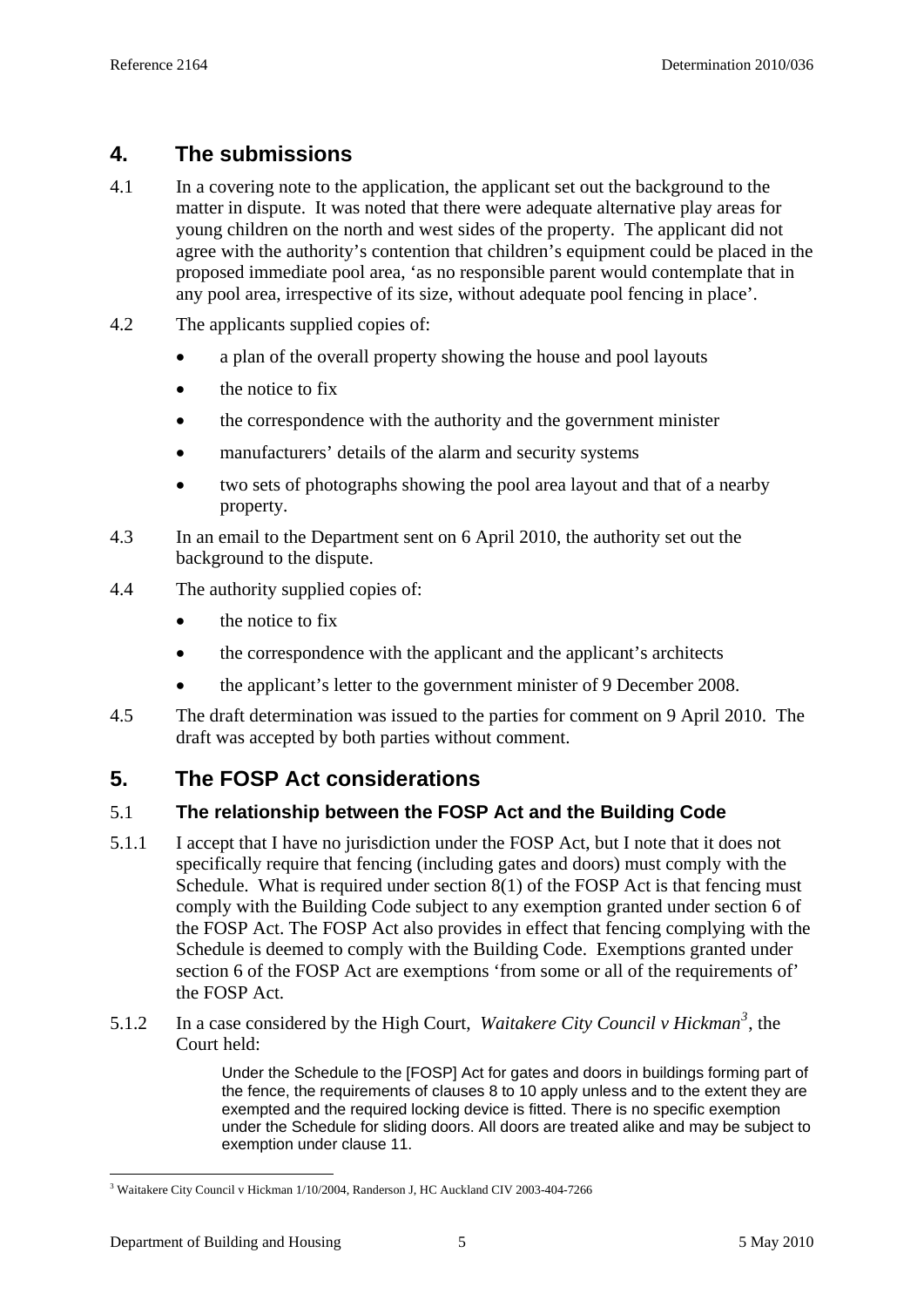5.1.3 Sections 22 and 23 of the Act provide, in effect, that building work complying with a compliance document must be accepted as complying with the relevant provision of the Building Code; however that is not the only means of establishing compliance. Accordingly, if pool fencing complies with the Building Code, then it complies with the requirements of the FOSP Act even if it does not comply with the Schedule. In that case there would be no need for an exemption under section 6 of the FOSP Act.

### 5.2 **Exemption under the FOSP Act**

- 5.2.1 An exemption from clause 11 of the Schedule can be granted if the territorial authority is satisfied that compliance with clauses 8 to 10 of the Schedule is 'impossible, unreasonable, or in breach of any other Act…'. The FOSP Act provides that an authority has a general power of exemption under section 6, provided that such an exemption 'would not significantly increase danger to young children' and section 6(2) allows the authority to impose conditions.
- 5.2.2 I repeat that, as I have no jurisdiction under the FOSP Act, the above remarks are not binding.

### **6. Discussion**

- 6.1 The barrier, including any doors forming a part of the barrier, must comply with Clause F4 of the Building Code. In this respect, the construction must also be codecompliant by affording protection to children under 6 years of age from entering the pool area unaccompanied.
- 6.2 The Building Code refers to 'the immediate pool area', in clause F4.3.4(f), and 'the immediate pool surround', in clause F4.3.5(a), but does not give definitions of those terms. In addition, section 2 of the FOSP Act defines 'the immediate pool area' as meaning 'the land in or on which the pool is situated and so much of the surrounding area as is used for activities or purposes carried out in conjunction with the use of the pool'. That term was considered in the Waitakere City Council v Hickman,  $1/10/04$  $1/10/04$  case<sup>4</sup>, and I consider that the following extracts from that decision are relevant to this determination:

[29]

- e) . . .There must be sufficiently close nexus between the activity or purpose and the use of the pool.
- f) Whether an activity or association is sufficiently connected with the use of the pool is a matter of degree. Activities which are carried on independently of the use of the pool or which have only a remote or indirect association with the use of the pool are to be excluded from the immediate pool area which must be fenced. Examples of activities which would not usually be regarded as being carried on in conjunction with the use of the pool include clothes lines, vegetable gardens, vehicle or pedestrian access ways, and planting for landscape purposes.
- g) On the other hand, there are activities which would ordinarily qualify as being carried on in conjunction with the use of the pool. Examples include the use of pool furniture, changing sheds, pumps or pool maintenance equipment, sunbathing areas, and diving boards or other pool equipment.

<u>.</u>

<span id="page-5-0"></span><sup>4</sup> Randerson J, HC Auckland CIV 2003-404-7266.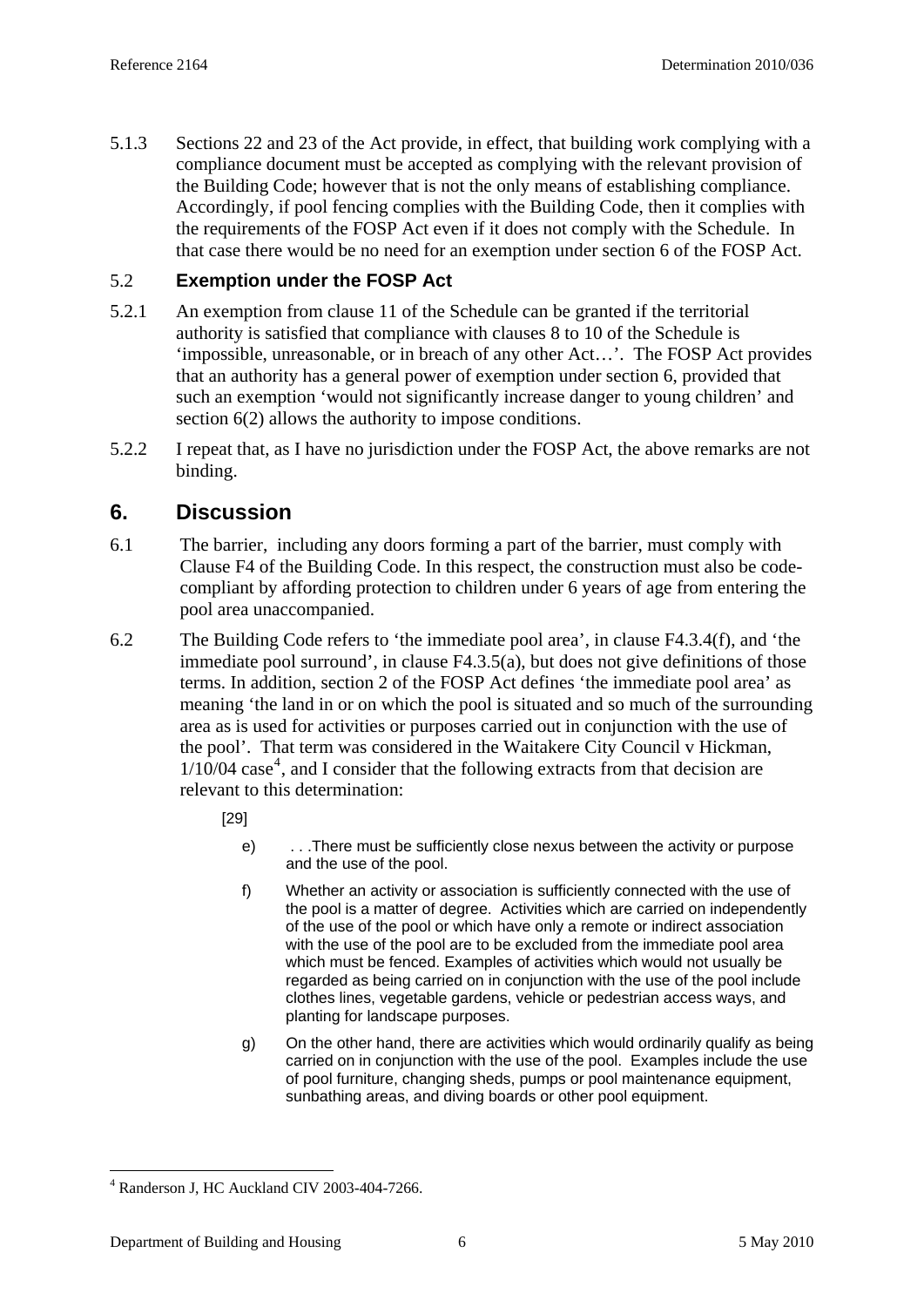[34]

…It is not possible to define with precision the width (say in metres) of the immediate pool area. The width will depend upon the circumstances of each case. The further away one moves from the edge of the pool, the less likely it will be that an associated activity or purpose can be properly be said to be carried on "in conjunction with" the use of the pool and the less likely it is that the activity will be in sufficient proximity to the pool to be properly regarded as within the "immediate" pool area.

6.3 In Determination 2003/06, the then Building Industry Authority (the precursor to the Department) took the view that:

> …the term "immediate pool surround" in the building code means an area around the pool into which it would be unsafe for young children to go unless someone able to protect them is also in the same area.

- 6.4 I have adopted the above approaches in subsequent determinations, and I consider it appropriate to apply them to this case.
- 6.5 From the documents that I have received, I note that there is a relatively large area of lawn that would be enclosed by the proposed amended barrier,. The greatest distance from the pool edge to the proposed barrier is approximately 12.4 metres. There are also landscaped sections situated around the perimeter. Therefore, based on these observations, I am of the opinion that the tests for compliance as set out in the Hickman decision and the previous relevant determination decisions regarding the 'immediate pool surround' requirements, have not been met.
- 6.6 In addition, I comment that family rooms are used frequently by families for general living (In this regard I note that Resource Consent Plans RC01, 02 and 04 describe the area outside the Family Room accessed by the door and immediately adjacent to the pool as a "Living Courtyard"). As the doors will be open much of the time allowing access to the back yard and the outside space, I do not think it credible to suggest that the doors will only be used in conjunction with pool activities. Even if it was believed the current owners would keep the area exclusively for pool activities, there is no guarantee that future owners would.
- 6.7 The applicant has also noted that there is 'a very adequate alternative play area for young children on the north and west sides to the property'. However, I am of the opinion that this does not of itself prevent young children from playing in the proposed immediate pool area itself, which is of sufficient size to allow such activities to take place.
- 6.8 The applicant has expressed the opinion that no responsible parent would contemplate [placing children's play equipment] in any pool area, irrespective of its size, without adequate pool fencing in place. While accepting that this would be true for owners such as the applicant, I must bear in mind that a change of ownership could possibly lead to a different conclusion.
- 6.9 In line with my observations set out in paragraphs 6.5 to 6.8, I am of the opinion that the proposed immediate pool area as constructed at present does not meet the requirements of the Act.
- 6.10 The applicant has referred to an adjacent property that has a similar pool area to that proposed, but according to the applicant has been consented to by the authority. This is not a matter that I can consider in this determination and is one that the applicant should take up with the authority itself. Of course, the authority having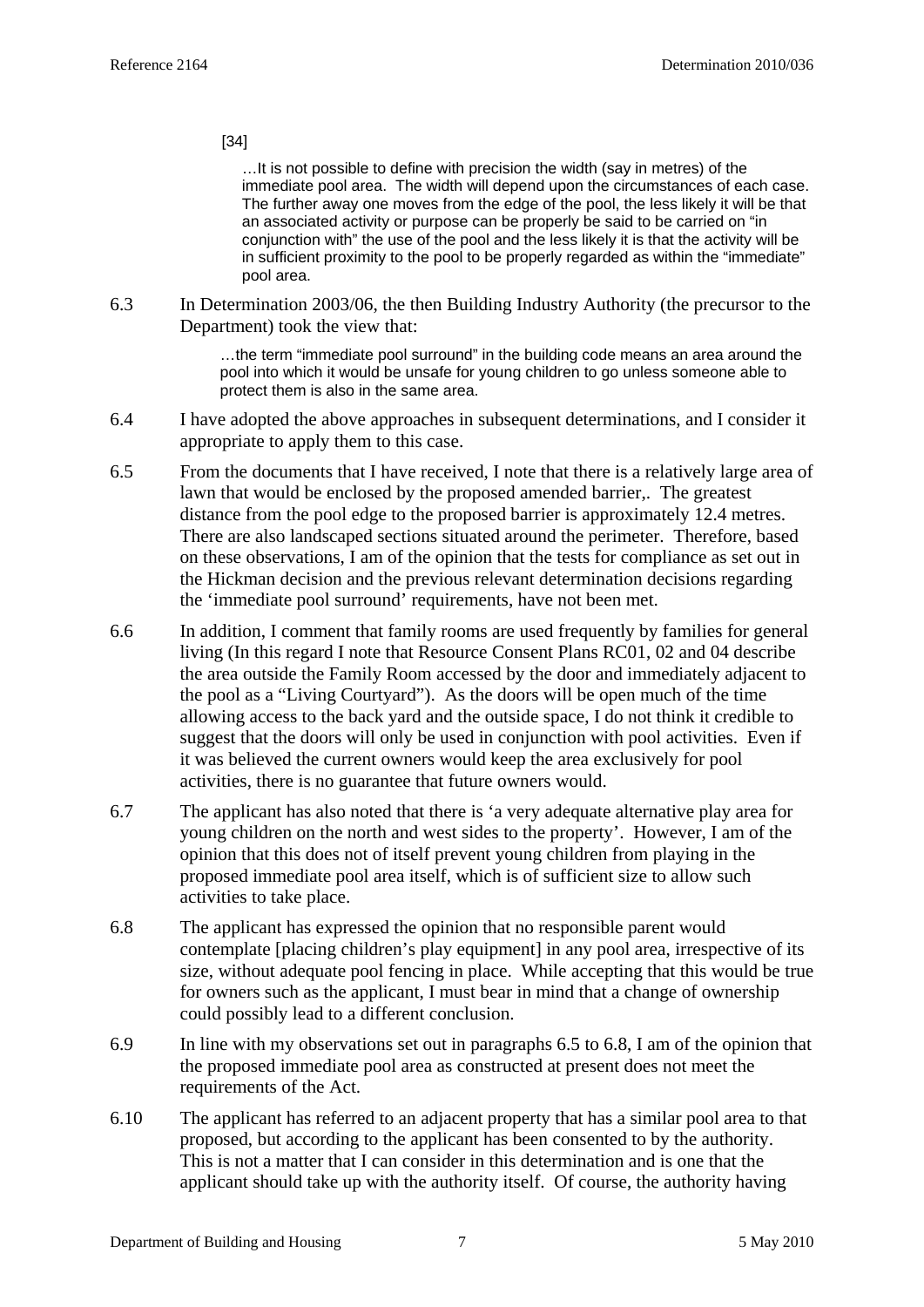been alerted to the situation can choose to check for itself and take any action that it deems to be appropriate.

6.11 The authority has raised concerns regarding the sliding door from the family room to the proposed immediate pool area, that is not self-closing. The resolution of this matter will need to be considered should any sliding doors remain in what is to be agreed as the immediate pool area to the pool.

### **7. What is to be done now?**

7.1 It is not for me to say how the barrier is to be brought into compliance with the Building Code. That is for the owner to propose and for the authority to accept or reject.

### **8. The decision**

- 8.1 In accordance with section 188 of the Act, I hereby determine that:
	- the proposed barrier does not comply with Clause F4 of the Building Code
	- the authority's decision to refuse to issue an amendment to the building consent is confirmed.

Signed for and on behalf of the Chief Executive of the Department of Building and Housing on 5 May 2010.

John Gardiner **Manager Determinations**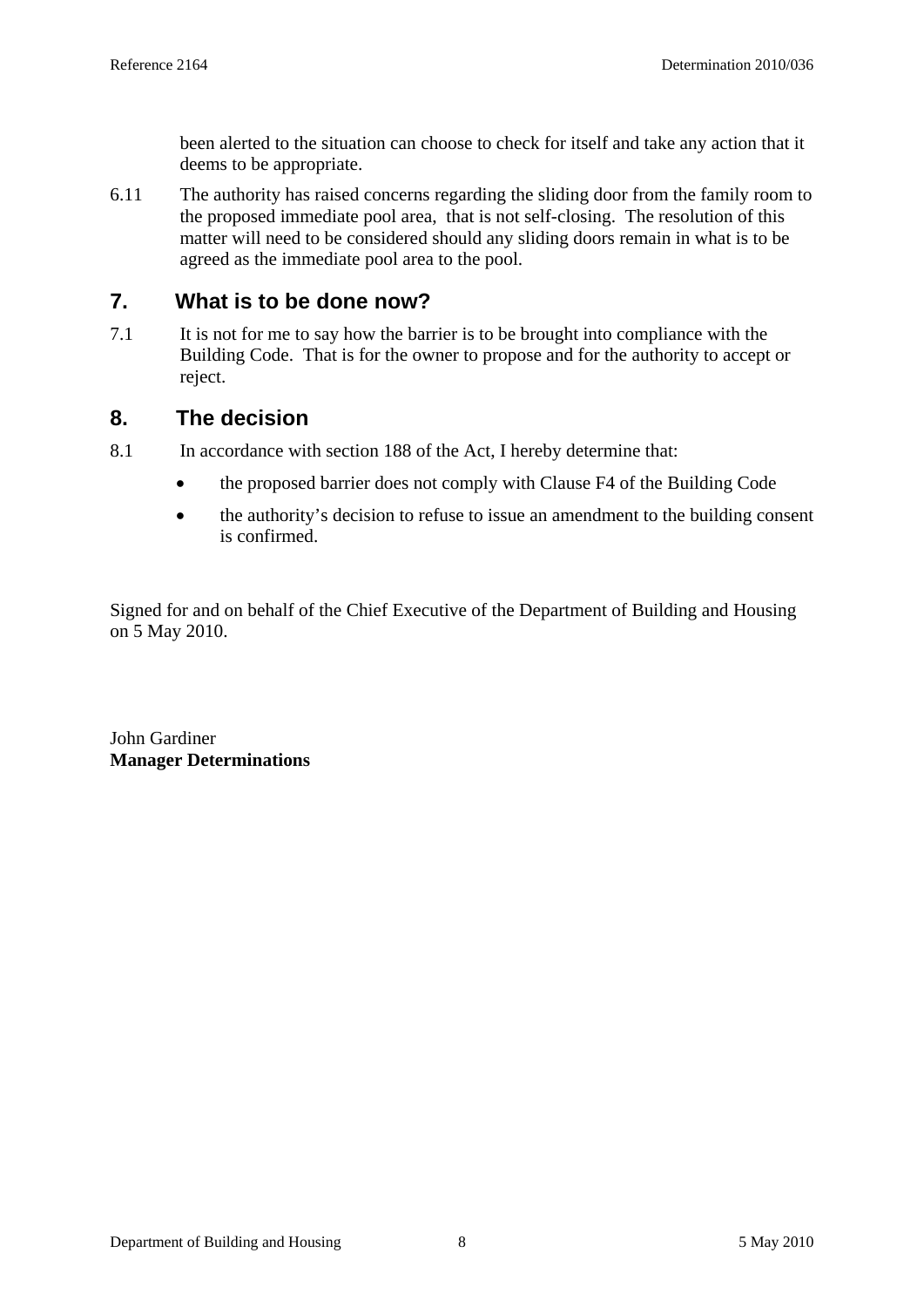# **Appendix A**

# **A1. The legislation, the Acceptable Solution, and NZS 8500**

### **A1.1 The provisions of the Building Code Clause F4 are:**

### **CLAUSE F4—SAFETY FROM FALLING**

#### **OBJECTIVE**

**F4.1** The objective of this provision is to safeguard people from injury caused by falling.

#### **FUNCTIONAL REQUIREMENT**

**F4.2** Buildings shall be constructed to reduce the likelihood of accidental fall.

#### **PERFORMANCE**

**F4.3.1** Where people could fall 1 metre or more from an opening in the external envelope or floor of a building, or from a sudden change in level within or associated with a building, a barrier shall be provided.

**F4.3.4** Barriers shall:

- (a) Be continuous and extend for the full extent of the hazard,
- (b) Be of appropriate height,
- (c) Be constructed with adequate rigidity,
- (d) Be of adequate strength to withstand the foreseeable impact of people and, where appropriate, the static pressure of people pressing against them,
- (e) Be constructed to prevent people from falling through them, and
- (g) Restrict the passage of children under 6 years of age when provided to guard a change of level in areas likely to be frequented by them.

|        | <b>Provisions</b>                                                                                                                                                                                                                                                                                                                                                                                                                                                                                                                                                                                                                                                                                                 | <b>Limits on application</b>                                                                                                      |
|--------|-------------------------------------------------------------------------------------------------------------------------------------------------------------------------------------------------------------------------------------------------------------------------------------------------------------------------------------------------------------------------------------------------------------------------------------------------------------------------------------------------------------------------------------------------------------------------------------------------------------------------------------------------------------------------------------------------------------------|-----------------------------------------------------------------------------------------------------------------------------------|
| F4.3.3 | Swimming pools having a depth of water exceeding<br>400 mm, shall have barriers provided.                                                                                                                                                                                                                                                                                                                                                                                                                                                                                                                                                                                                                         | Performance F4.3.3 shall<br>not apply to any pool<br>exempted under section 5<br>of the Fencing of<br>Swimming Pools Act 1987.    |
| F4.3.4 | Barriers shall:<br>(a) Be continuous and extend for the full height of<br>the hazard,<br>(b) Be of appropriate height,<br>(c) Be constructed with adequate rigidity,<br>(d) Be of adequate strength to withstand the<br>foreseeable impact of people and, where<br>appropriate, the static pressure of people<br>pressing against them,<br>(e) Be constructed to prevent people from falling<br>through them, and<br>(f) In the case of a swimming pool, restrict the<br>access of children under 6 years of age to the<br>pool or the immediate pool area,<br>(g) Restrict the passage of children under 6 years of<br>age when provided to guard a change of level in<br>areas likely to be frequented by them. | Performance F4.3.4(f) shall<br>not apply to any pool<br>exempted under section 5<br>of the Fencing of<br>Swimming Pools Act 1987. |